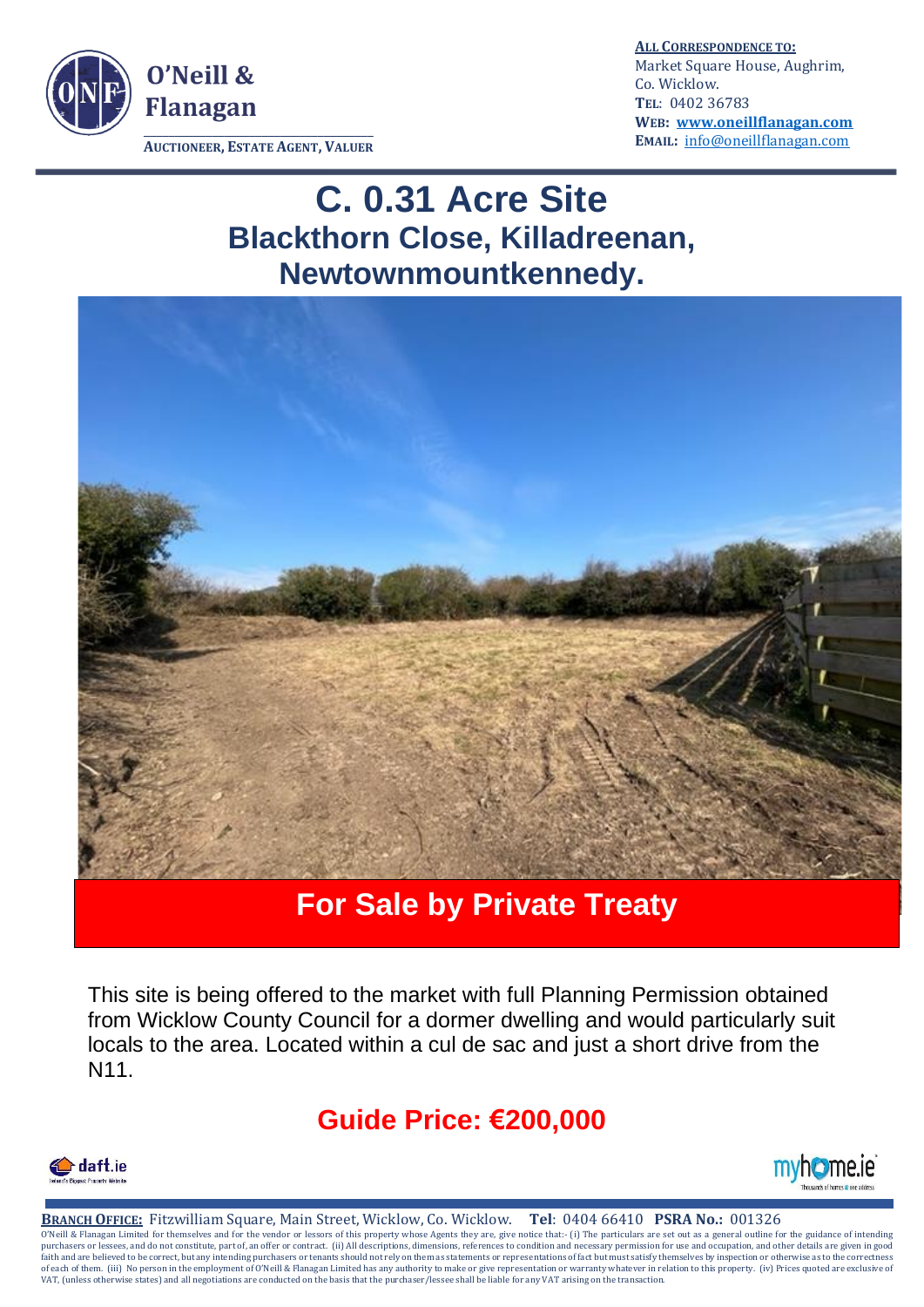#### **Entrance to site:**





**BRANCH OFFICE:** Fitzwilliam Square, Main Street, Wicklow, Co. Wicklow. **Tel**: 0404 66410 **PSRA No.:** 001326 O'Neill & Flanagan Limited for themselves and for the vendor or lessors of this property whose Agents they are, give notice that:- (i) The particulars are set out as a general outline for the guidance of intending purchase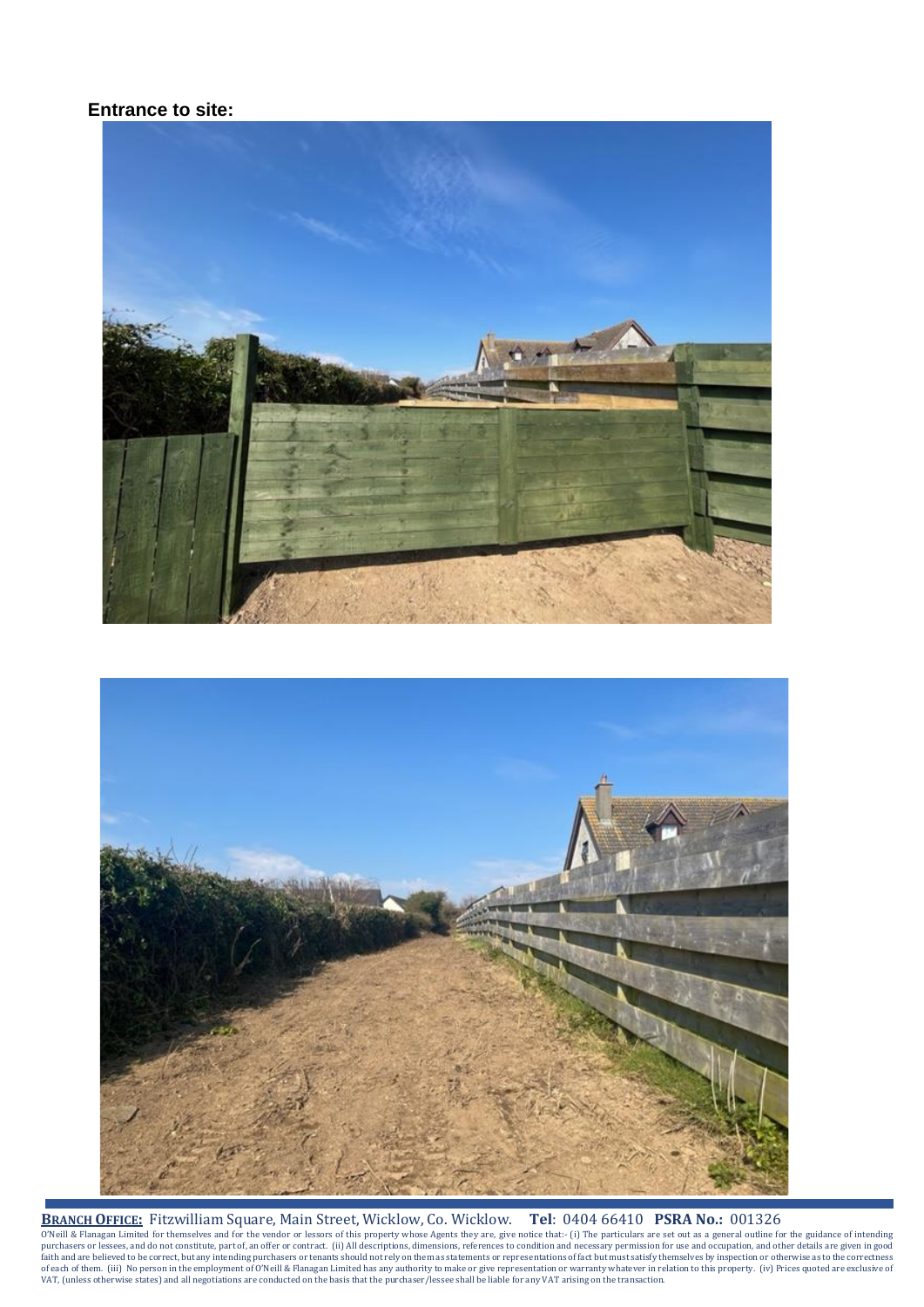#### **Floor Plans**



PI ANNING PERMAGION SUBMASSION



NORTH ELEVATION

SOUTH ELEVATION

#### **BRANCH OFFICE:** Fitzwilliam Square, Main Street, Wicklow, Co. Wicklow. **Tel**: 0404 66410 **PSRA No.:** 001326

O'Neill & Flanagan Limited for themselves and for the vendor or lessors of this property whose Agents they are, give notice that:- (i) The particulars are set out as a general outline for the guidance of intending purchase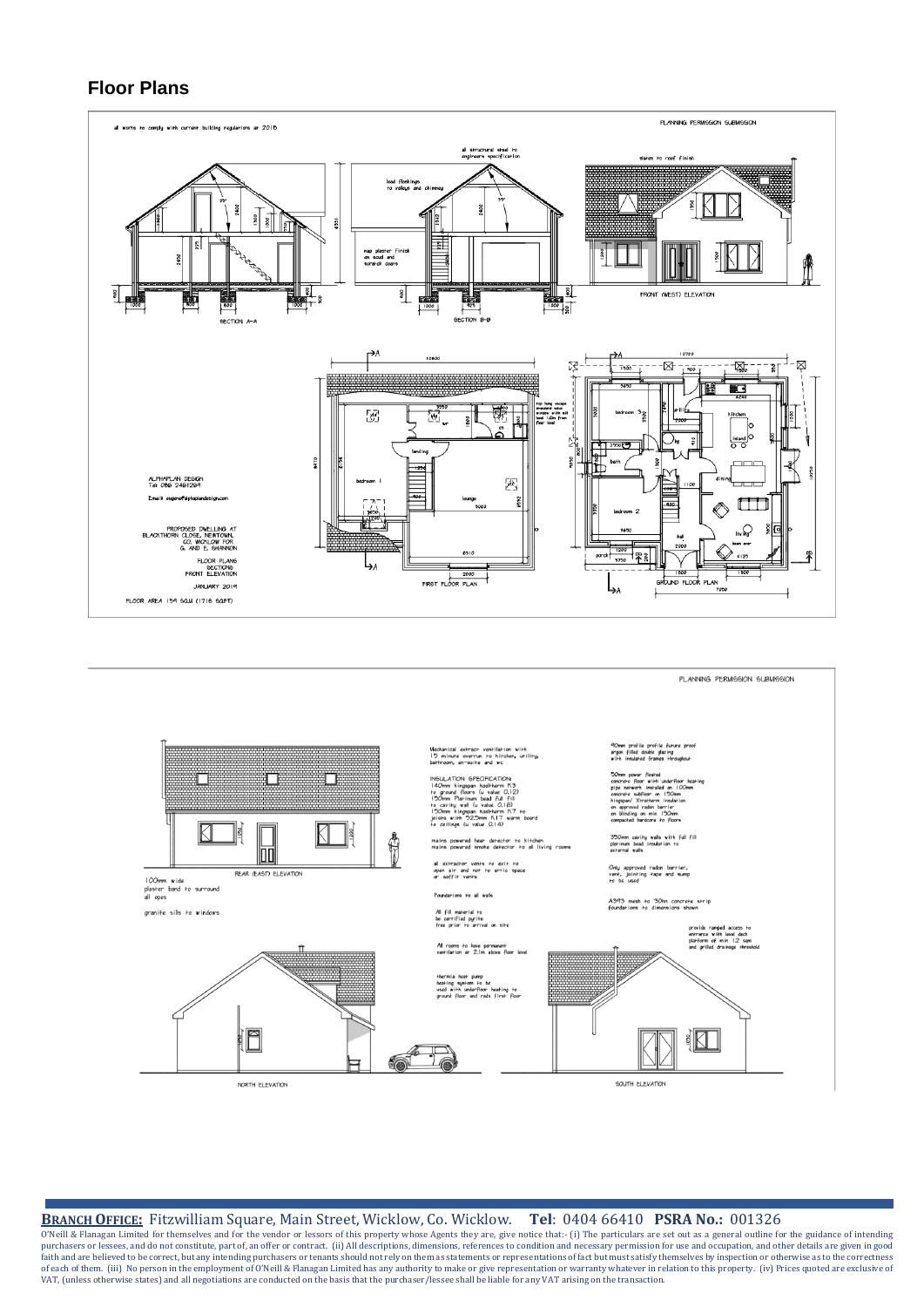

#### Planning reference number is: 181318

**BRANCH OFFICE:** Fitzwilliam Square, Main Street, Wicklow, Co. Wicklow. **Tel**: 0404 66410 **PSRA No.:** 001326

O'Neill & Flanagan Limited for themselves and for the vendor or lessors of this property whose Agents they are, give notice that:- (i) The particulars are set out as a general outline for the guidance of intending purchase